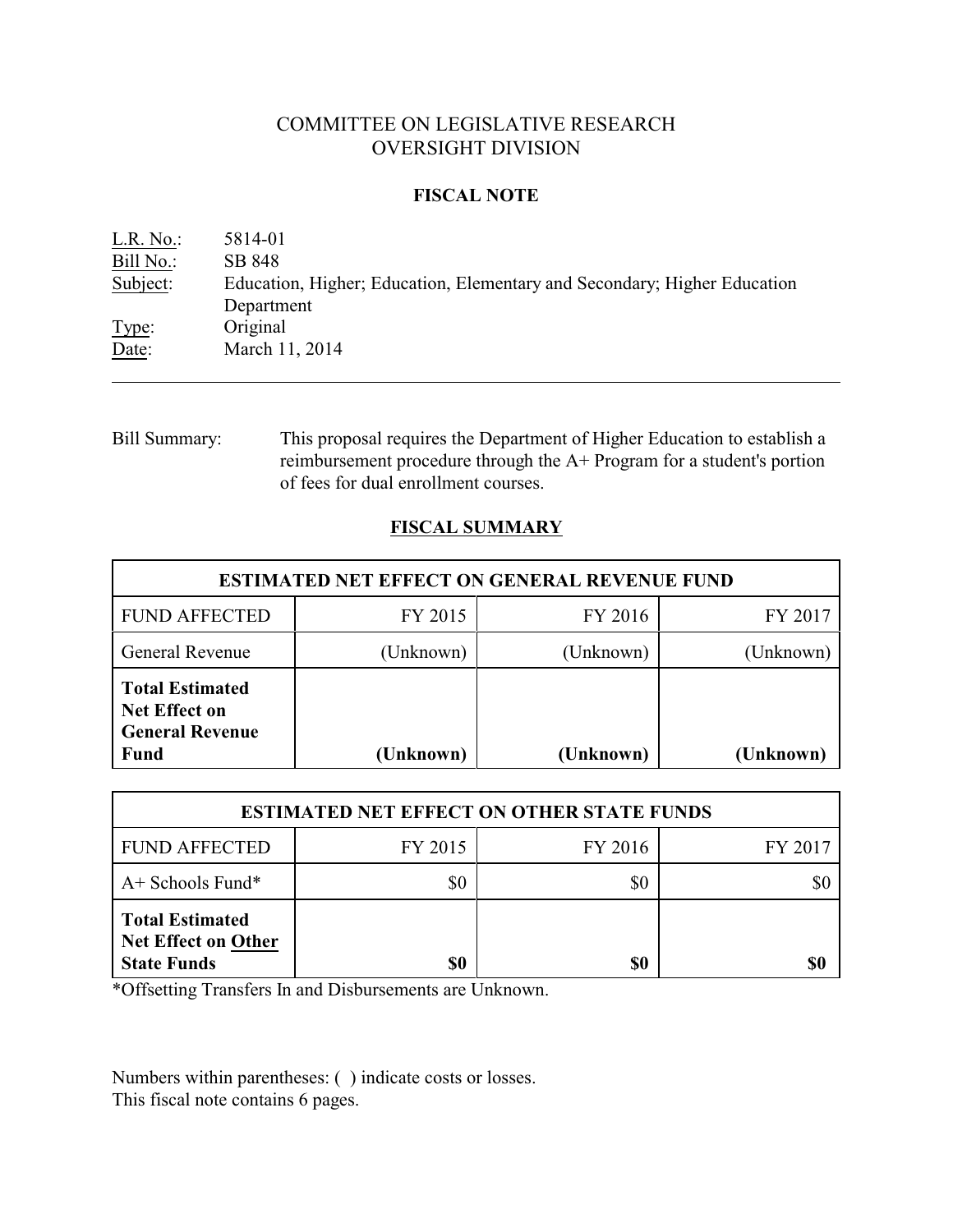L.R. No. 5814-01 Bill No. SB 848 Page 2 of 6 March 11, 2014

| <b>ESTIMATED NET EFFECT ON FEDERAL FUNDS</b> |         |         |         |  |
|----------------------------------------------|---------|---------|---------|--|
| <b>FUND AFFECTED</b>                         | FY 2015 | FY 2016 | FY 2017 |  |
|                                              |         |         |         |  |
|                                              |         |         |         |  |
| <b>Total Estimated</b><br>Net Effect on All  |         |         |         |  |
| <b>Federal Funds</b>                         | \$0     | \$0     |         |  |

| <b>ESTIMATED NET EFFECT ON FULL TIME EQUIVALENT (FTE)</b>    |         |         |         |  |
|--------------------------------------------------------------|---------|---------|---------|--|
| <b>FUND AFFECTED</b>                                         | FY 2015 | FY 2016 | FY 2017 |  |
|                                                              |         |         |         |  |
|                                                              |         |         |         |  |
| <b>Total Estimated</b><br><b>Net Effect on</b><br><b>FTE</b> |         |         |         |  |

 $\boxtimes$  Estimated Total Net Effect on All funds expected to exceed \$100,000 savings or (cost).

 $\Box$  Estimated Net Effect on General Revenue Fund expected to exceed \$100,000 (cost).

| <b>ESTIMATED NET EFFECT ON LOCAL FUNDS</b> |         |         |       |  |
|--------------------------------------------|---------|---------|-------|--|
| FUND AFFECTED                              | FY 2015 | FY 2016 | FY 20 |  |
| Local Government                           | \$0     | \$0     | \$0   |  |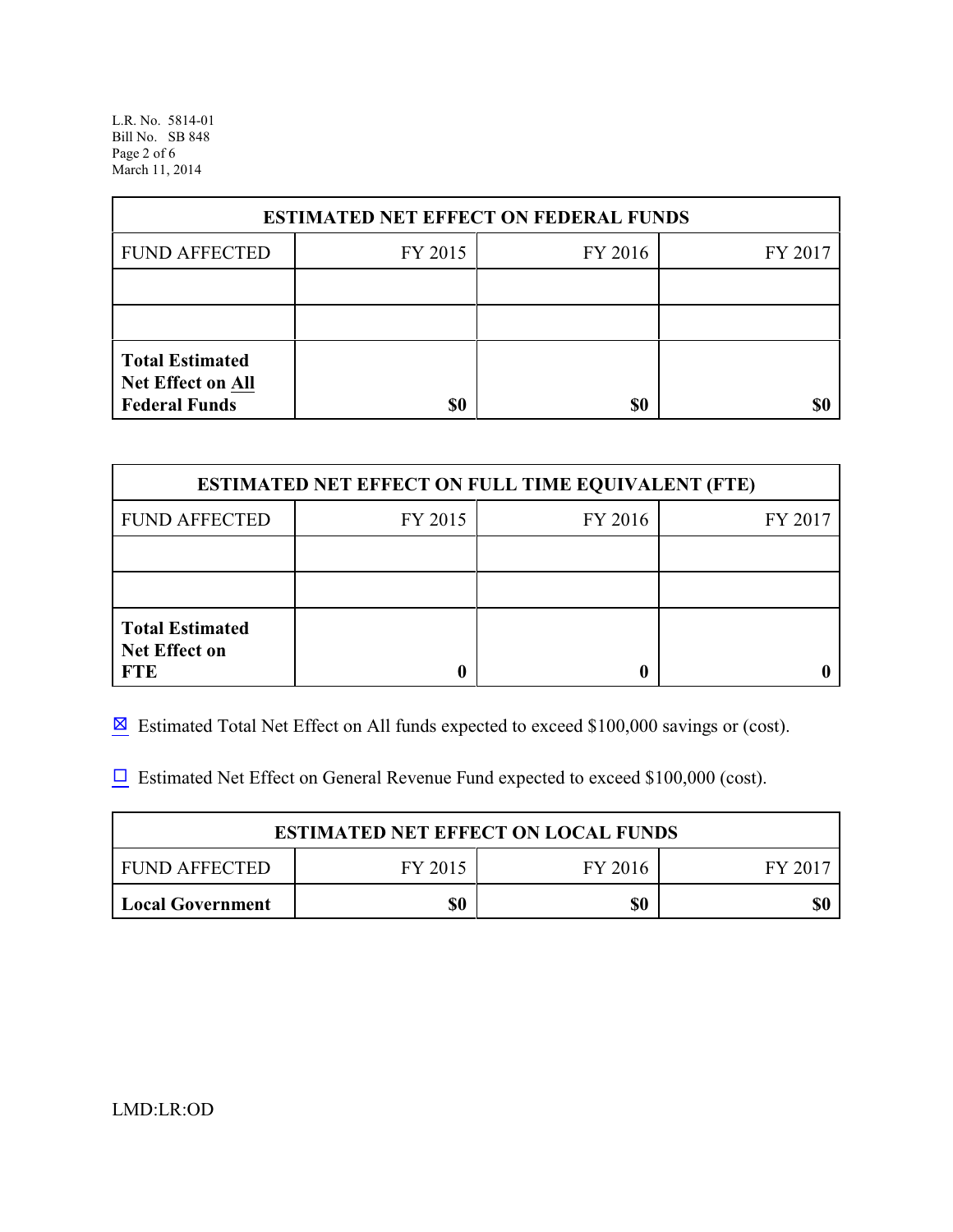L.R. No. 5814-01 Bill No. SB 848 Page 3 of 6 March 11, 2014

### **FISCAL ANALYSIS**

### ASSUMPTION

Officials from the **Joint Committee on Administrative Rules (JCAR)** stated this proposed legislation is not anticipated to cause a fiscal impact to JCAR beyond its current appropriation.

According to officials from the **Office of Secretary of State (SOS)**, many bills considered by the General Assembly include provisions allowing or requiring agencies to submit rules and regulations to implement the act. The SOS's office is provided with core funding to handle a certain amount of normal activity resulting from each year's legislative session. The fiscal impact for this fiscal note to Secretary of State's office for Administrative Rules is less than \$2,500. SOS recognizes that this is a small amount and does not expect that additional funding would be required to meet these costs. However, SOS also recognizes that many such bills may be passed by the General Assembly in a given year and that collectively the costs may be in excess of what their office can sustain with their core budget. Therefore, SOS reserves the right to request funding for the cost of supporting administrative rules requirements should the need arise based on a review of the finally approved bills signed by the governor.

**Oversight** assumes the SOS could absorb the costs of printing and distributing regulations related to this proposal with core funding. If multiple bills pass which require the printing and distribution of regulations at substantial costs, the SOS could request funding through the appropriation process.

Officials from the **Department of Elementary and Secondary Education** defer to the Department of Higher Education for an estimate of fiscal impact for this proposed legislation.

Officials from the **Department of Higher Education (DHE)** state this bill makes several changes that reflect the transfer of the scholarship component of the A+ program to DHE which has already occurred. In addition, it requires DHE to establish a process to reimburse students that have attended an A+ designated high school for one year for the student's portion of fees for dual enrollment courses. As drafted, this would require several changes to the existing system that is used to administer the A+ scholarship program in order to be able to reimburse the cost of course work taken before high school graduation..

DHE assumes this proposal would be funded through the existing  $A<sup>+</sup>$  scholarship appropriation. Since the bill does not mandate full funding of the program expansion, it does not have a direct fiscal impact on the DHE or the cost of the A+ scholarship program.

DHE also assumes this proposal would expand the pool of students eligible to receive payment

LMD:LR:OD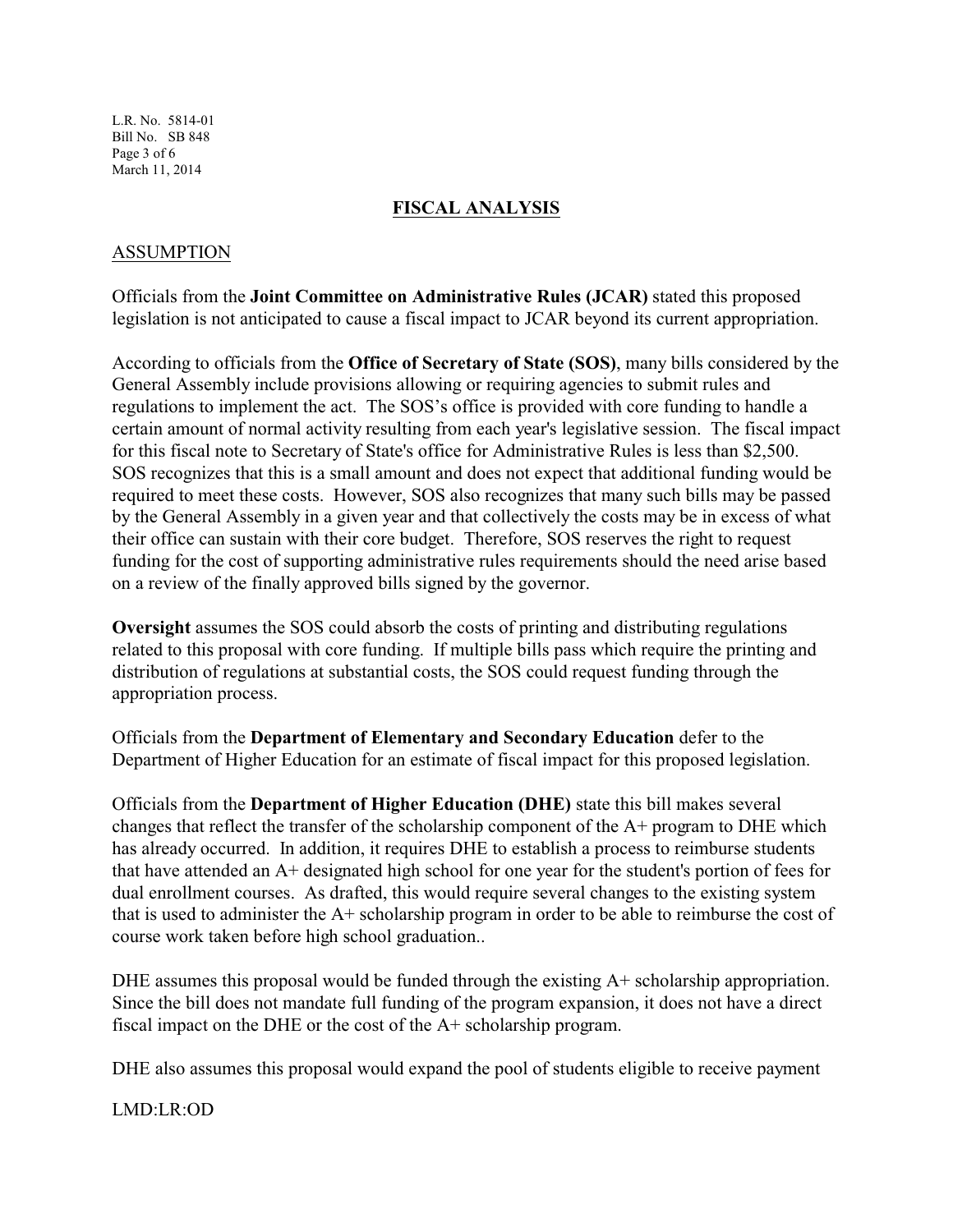L.R. No. 5814-01 Bill No. SB 848 Page 4 of 6 March 11, 2014

#### ASSUMPTION (continued)

from the A+ appropriation. Because DHE does not collect data on students engaged in dual enrollment course work, DHE cannot provide an estimate of the scope of expansion that would occur.

**Oversight** assumes that any fees that would be reimbursed under the provisions of this legislation would result in an additional appropriation request. Oversight does not know the number of students taking dual credit courses or if the amount of fees submitted for reimbursement would amount to over or under \$100,000 per year. For fiscal note purposes, fiscal impact will be shown as (Unknown).

Officials from the **Kansas City Public School District** assume little to no fiscal impact related to this proposal.

Officials from **St. Charles Community College** estimate one new full-time staff position would be required to coordinate the requirements of this proposed legislation. The estimated annual cost is \$55,000 for salary and benefits.

Officials from **Linn State Technical College** state there should be no fiscal impact to their college.

**Oversight** assumes administrative costs for colleges to implement this proposal can be absorbed with existing resources.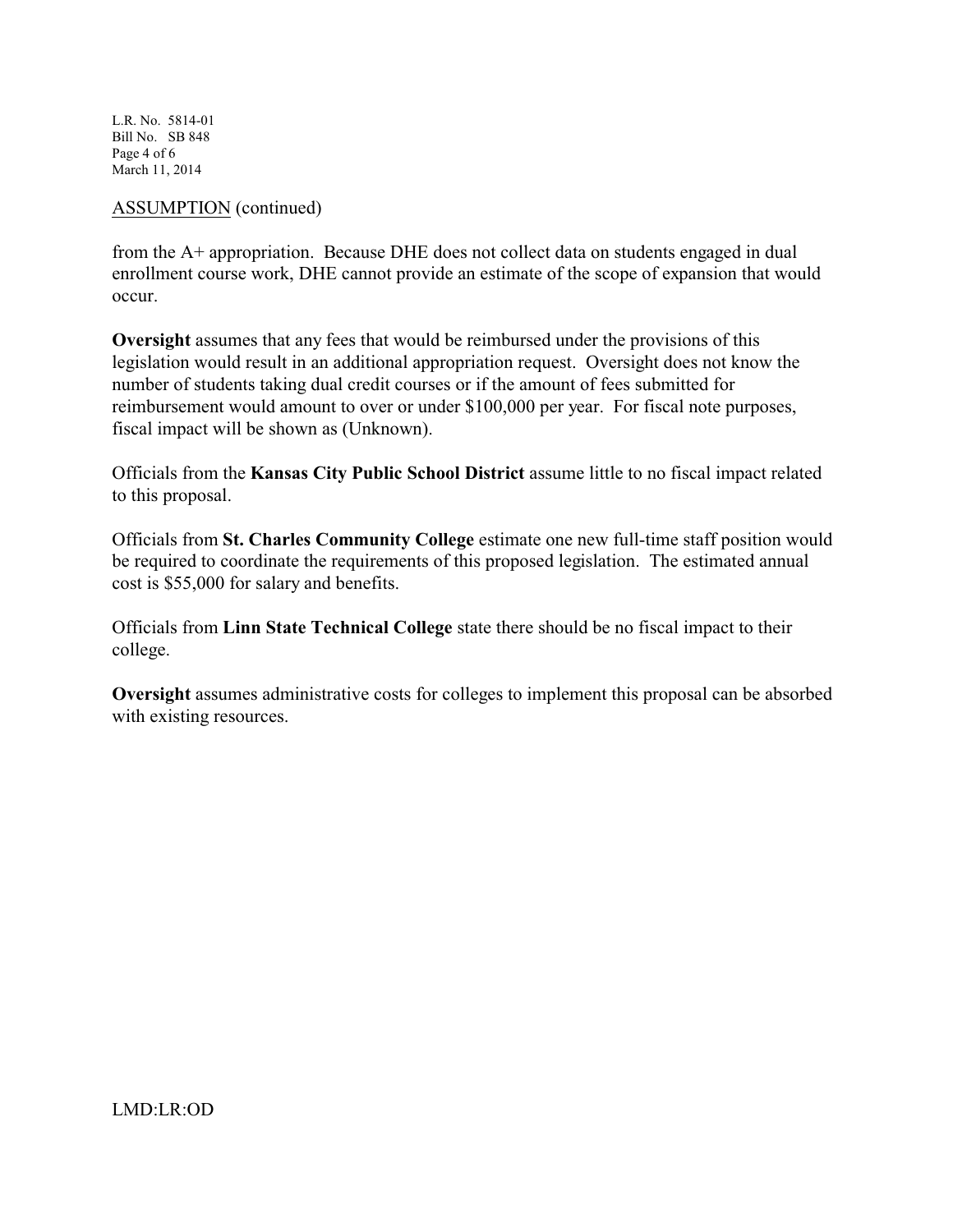L.R. No. 5814-01 Bill No. SB 848 Page 5 of 6 March 11, 2014

| FISCAL IMPACT - State Government                                          | FY 2015<br>$(10 \text{ Mo.})$ | FY 2016    | FY 2017    |
|---------------------------------------------------------------------------|-------------------------------|------------|------------|
| <b>GENERAL REVENUE</b>                                                    |                               |            |            |
| Transfer Out - Department of Higher<br>Education - A+ Scholarship Program | (Unknown)                     | (Unknown)  | (Unknown)  |
| <b>ESTIMATED NET EFFECT ON</b><br><b>GENERAL REVENUE</b>                  | (Unknown)                     | (Unknown)  | (Unknown)  |
| <b>A+ SCHOOLS FUND</b>                                                    |                               |            |            |
| Transfer In - General Revenue - A+<br>Scholarship Program                 | Unknown                       | Unknown    | Unknown    |
| Costs - Disbursement to students (fees)                                   | (Unknown)                     | (Unknown)  | (Unknown)  |
| <b>ESTIMATED NET EFFECT ON A+</b><br><b>SCHOOLS FUND</b>                  | <u>\$0</u>                    | <u>\$0</u> | <u>\$0</u> |
| FISCAL IMPACT - Local Government                                          | FY 2015<br>$(10 \text{ Mo.})$ | FY 2016    | FY 2017    |
|                                                                           | <u>so</u>                     | <u>\$0</u> | <u>\$0</u> |

## FISCAL IMPACT - Small Business

No direct fiscal impact to small businesses would be expected as a result of this proposal.

## FISCAL DESCRIPTION

This proposed legislation requires the Department of Higher Education (DHE) to establish a procedure for the reimbursement of the student's portion of fees for any dual enrollment courses taken by the student. Students must attend an A+ designated public high school for one year, have made a good faith effort to secure available federal aid, and earn a minimal grade point average while in high school, as determined by DHE rule. DHE has authority to establish additional eligibility criteria for reimbursements.

LMD:LR:OD